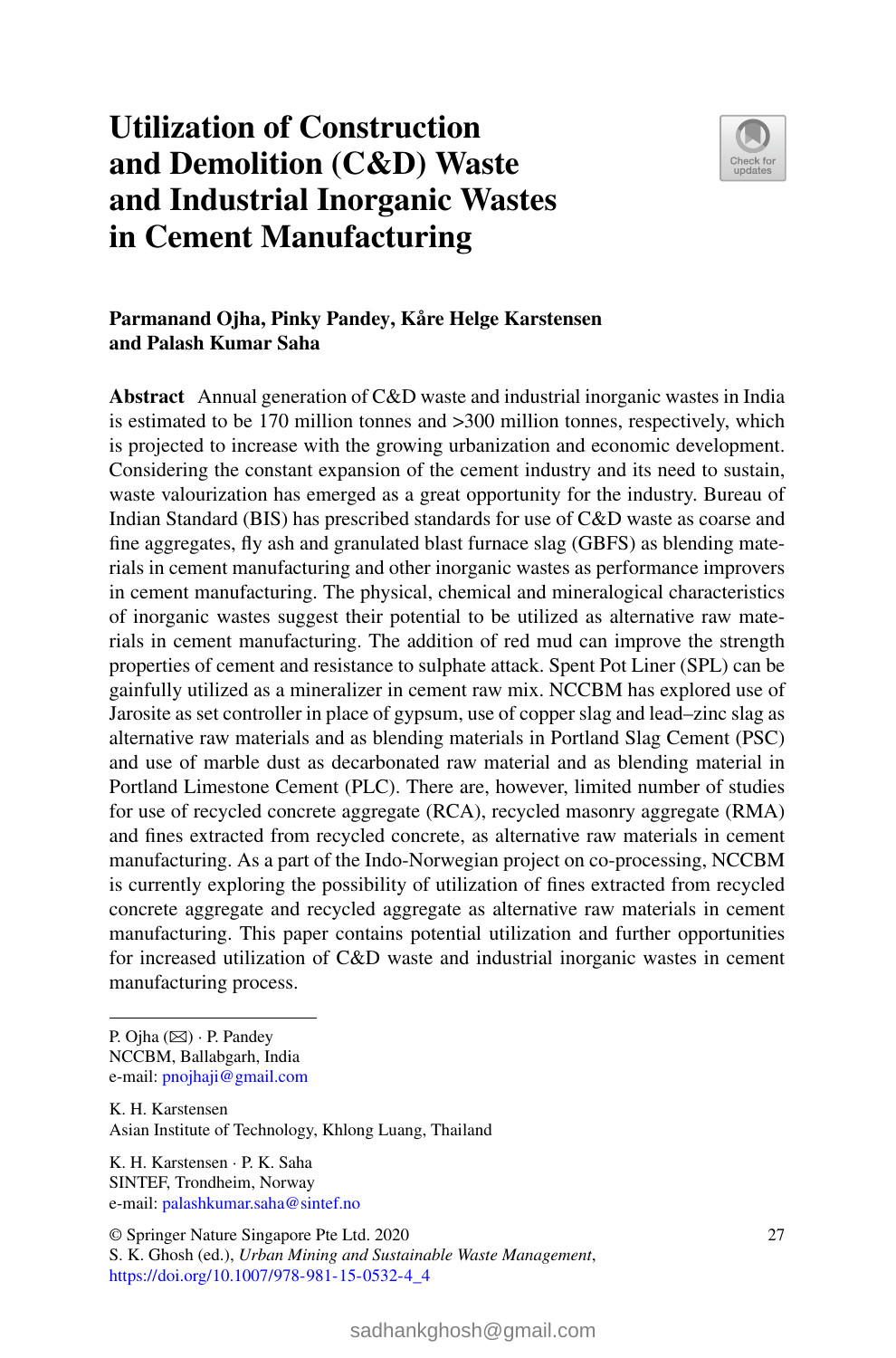#### **Keyword** C&D waste · Fly ash · Slag · Red mud · Jarosite · Cement

# **1 Introduction**

The rapidly growing economy, urbanization and industrialization are leading to the increasing generation of C&D wastes and industrial wastes. Estimated annual generation of C&D waste in India is in the range of 165–175 million tonnes (Mt) projected to increase further in coming years. Current generation of industrial inorganic wastes is more than 300 Mt. The major industrial inorganic wastes are coal combustion residues, red mud, Spent Pot Liner (SPL), spent catalyst, marble dust, soda ash, lime sludge, jarosite, slags (lead–zinc, copper, steel), etc. It is evident from the physical, chemical and mineralogical characteristics of these wastes, generated from different processes, that they have good potentials for recycling and gainful utilization in cement manufacturing process with 100% material recovery.

## **2 Construction and Demolition (C&D) Waste**

C&D waste is the debris generated from construction, repair, renovation and demolition of structures. It is a non-hazardous solid waste comprising the range of materials, e.g. bricks, mortar, concrete, wood, steel, tiles, metal, masonry, asphalt, stone (marble, granite, sandstone), etc. After processing of C&D waste, generally two types of materials are obtained, i.e. recycled aggregate (RA) consisting of brick masonry, cement mortar, tiles, etc., and recycled concrete aggregate (RCA) consisting of concrete debris. Out of total C&D waste generation about  $90-92\%$  is RA and  $8-10\%$ is RCA. RA is being processed through wet process, and RCA is being processed through dry process. The treatment and processing of C&D waste in India are at a very nascent stage.

#### *2.1 Current Generation of C&D Waste*

The estimated C&D waste generation is in the range of 165–175 Mt/year (BMTPC 2016). Total C&D waste generation from megacities such as Mumbai, Delhi, Bangalore, Hyderabad, Chennai, Ahmedabad, Pune, Surat and Kolkata is 17,600 tonnes/day and in 1 million plus population cities is 4320 tonnes/day.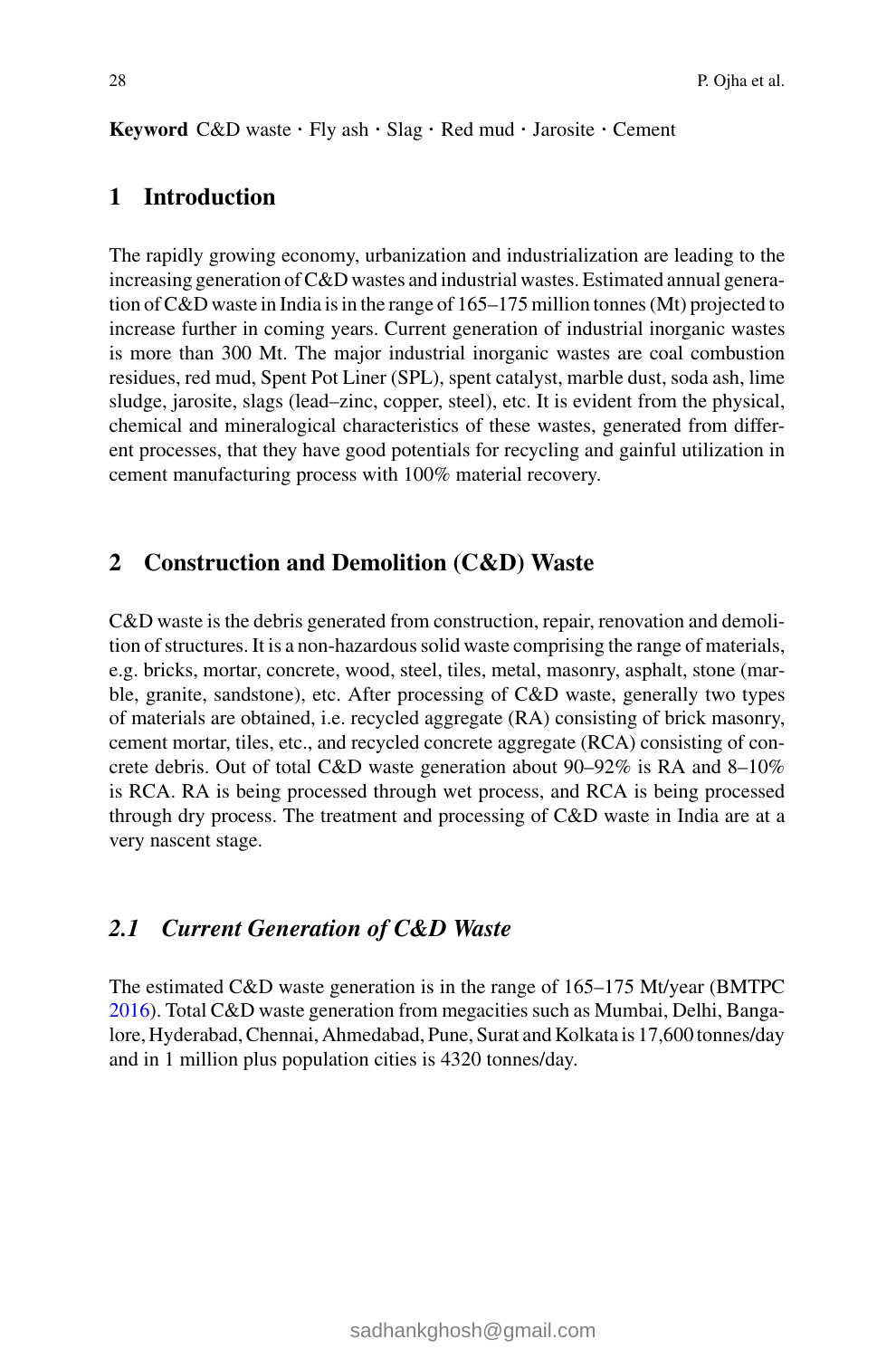# *2.2 Current C&D Waste Processing Plants Operational in India*

The processing and recycling of C&D waste in India are limited to four operational plants—three in Delhi located in Burari (IEISL 2017), East Kidwai Nagar (NBCC 2013) and Shastri Park and one in Ahmedabad with capacities of 500 tonnes/day, 150 tonnes/day, 500 tonnes/day and 100 tonnes/hour, respectively. The Municipal Corporations of Jaipur, Bengaluru, Pune and Bhopal are planning to set up processing plants of capacities in the range of 300–750 tonnes/day.

# *2.3 Current Utilization of C&D Waste in Construction Industry*

The C&D waste is processed to produce usable building materials such as fine aggregate, coarse aggregate, bricks/blocks, tiles, paver blocks, kerbstones and prefab slabs. Based on the research conducted in India, BIS has allowed the usage of C&D waste in IS: 383-2016 as coarse and fine aggregates in concrete (BIS 2016). C&D waste may be used in RCA up to 25% in plain concrete, 20% in reinforced concrete of M25 or lower grade and up to 100% in lean concretes of grade less than M15. Liu and Wang (2013) have provided the model for calculating costs of disposal routes for CDW. They have found that on equal conditions, the costs of recycling and reuse are least (Liu and Wang 2013).

# *2.4 Utilization of C&D Waste in Cement Industry*

Limited research has been conducted internationally (Galbenis and Tsimas 2004; Puertas et al. 2008; Gastaldi et al. 2015; Schoon et al. 2015; Kara et al. 2017; Galbenis and Tsimas 2006) and in India on use of C&D waste in the cement industry. Substitution of natural raw material by recycled concrete aggregates and rubbles obtained from C&D waste in clinker production was explored by Galbenis and Tsimas (2004); whereas, Puertas et al. (2008) used ceramic tiles in cement production. Gastaldi et al. (2015) used hydrated cement separated from C&D waste to replace 30% of raw material, while in some other study, Schoon et al. (2015) used C&D waste fines as alternate raw material. Kara et al. (2017) evaluated the suitability of C&D waste components, e.g. tiles, bricks, fire bricks, plaster and concrete as secondary raw material. Galbenis and Tsimas (2006) investigated the use of RCA and RMA with OPC raw meal in different proportions. Currently, C&D waste is not utilized in the Indian cement industry. National Council for Cement and Building Materials (NCCBM) analysed the fines extracted from two samples of RCA and two samples of RA. The results indicate that the fines extracted from RCA and RA are siliceous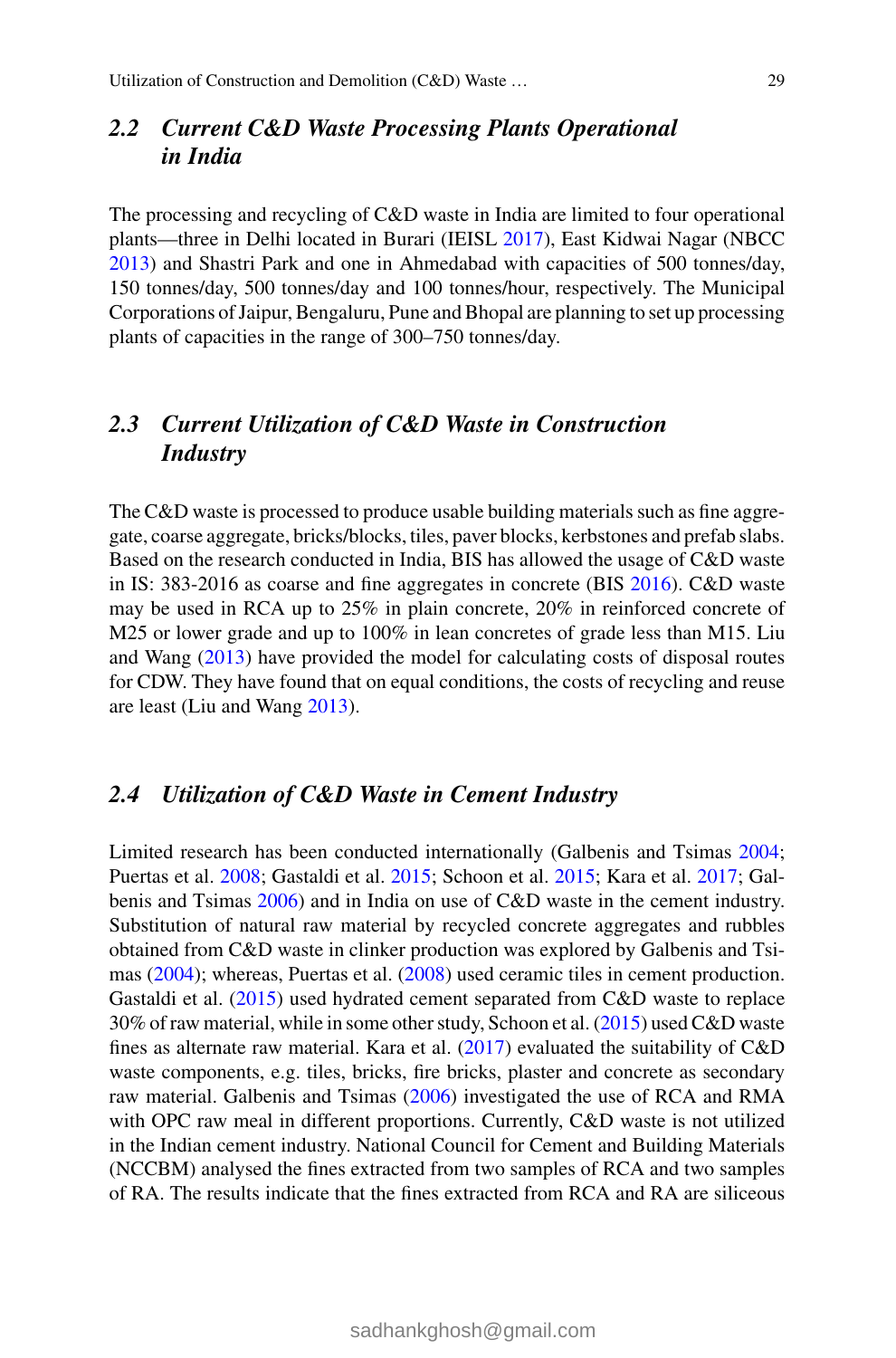| Chemical composition $(\%)$ | $RCA-1$ (%) | $RCA-2$ (%) | $RA-1$ (%) | $RA-2 (\%)$ |
|-----------------------------|-------------|-------------|------------|-------------|
| Silica                      | 51.75       | 52.4        | 68.7       | 50.4        |
| Iron oxide                  | 9.93        | 4.22        | 3.69       | 5.25        |
| Alumina                     | 10.63       | 8.22        | 8.38       | 12.11       |
| Calcium oxide               | 11.66       | 16.71       | 7.04       | 11.25       |
| Loss on ignition            | 7.6         | 12.2        | 6.07       | 12.31       |

**Table 1** Chemical analysis of CDW fractions from Delhi conducted by NCCBM

in nature. Their chemical composition and their conformity with the composition of Ordinary Portland Cement (OPC) raw meal indicate that these materials can be used as an additive in the production of clinker. The use of C&D waste in cement process should be studied on a case to case basis. The analysis is given in Table 1.

## **3 Fly Ash**

The thermal power plants in India are primarily dependent on the combustion of high ash bituminous coal in pulverized fuel-fired systems. Hence, the low-lime fly ash (like Class F of ASTM C 618) is the prime variety generated in India, although significantly smaller volumes of high-lime fly ash (comparable to ASTM Class C) are available in the country.

# *3.1 Fly Ash Generation Versus Utilization in India Including Cement Industry*

As per the data from Central Electricity Authority (CEA), in 2016–17, 169.25 Mt of fly ash was generated in India from coal-fired power plants, almost 2.5 times compared to 1996–97 generation. The fly ash utilization stands at 107.1 Mt in 2016– 17 (63.3% of generation) compared to 6.6 Mt in 1996–97. In 2016–17, 40.6 Mt was utilized by the Indian cement industry (CEA 2017).

NCCBM has conducted pioneering studies to enable standardization and commercialization of fly ash in the cement and construction sector. NCCBM has assisted in standardizing and commercializing composite cement recommending 15–35% fly ash and granulated blast furnace slag (GBFS) in the range 20–50% (IS 16415- 2015) (BIS 2015a); whereas, Portland Pozzolana Cement (PPC) has already got lions share in the Indian cement market (BIS 2015b). NCCBM is currently investigating production of geo-polymeric bricks using chemically activated fly ash.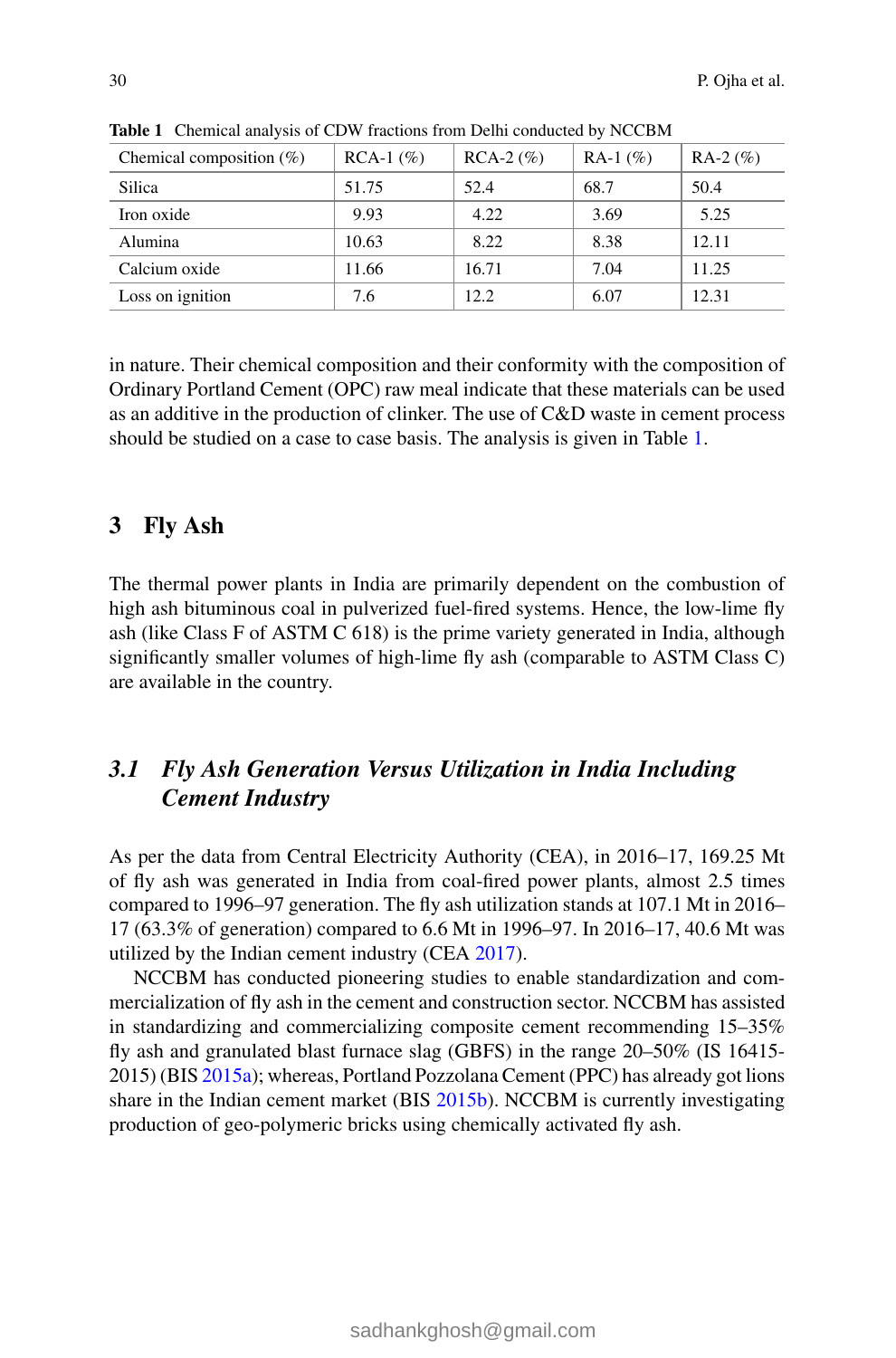# **4 Red Mud**

Red mud is a by-product of the production of alumina from bauxite in the Bayer process which involves reaction with NaOH at high temperature and pressure. Its composition, property and phase vary with the origin of the bauxite and the alumina production process.

#### *4.1 Red Mud Generation and Composition*

The total red mud generation in different industries, namely NALCO, HINDALCO, VEDANTA, UTKAL, RAYKAL, Aditya and JSW is 13.7 Mt/year (Samal et al. 2013).

Red mud is alkaline in nature and contains oxides and salts of iron (30–60% by weight), aluminium (10–20% by weight), silica (3–50% by weight), sodium (2– 10% by weight) and calcium (2–8% by weight) and a variety of trace elements such as titanium (trace—25% by weight), potassium, chromium, vanadium, manganese, lead, zinc, phosphorus, fluorine, sulphur and arsenic. Mineralogical phases of red mud are haematite Fe<sub>2</sub>O<sub>3</sub>, goethite FeO(OH), gibbsite AlOH<sub>3</sub>, diaspore, AlO(OH), quartz  $SiO_2$ , cancrinite  $Na_6Ca_2[(CO_3)_2|Al_6Si_6O_{24}]$   $2H_2O$ , kaolinite  $Al_2Si_2O_5(OH)_4$ and calcite  $(CaCO<sub>3</sub>)$  (Deelwal et al. 2014).

#### *4.2 Red Mud Utilization and Ongoing R&D Work*

Red mud and siliceous additive have been used together to make bricks (Mustafa 2000). CBRI Roorkee has produced clay bricks by partially replacing clay with red mud and fly ash. HINDALCO has sponsored projects for utilization of red mud as additive for production of special cement and mortar. Apart from construction applications, red mud can be used for glass ceramics, water treatment, as catalyst, as geo-technical material (Deelwal et al. 2014) and in recovery of metals from red mud. Red mud can be used as an alternative raw material in cement production (Mishra et al. 2011).

#### **5 Spent Pot Liner**

Spent Pot Liner (SPL) is a by-product generated when the carbon and refractory lining of aluminium electrolytic cell, known as a pot, reaches the end of its useful life. Life of aluminium smelter pot is 2500–3000 days, and the generation of SPL per pot is around 60–85 tonnes (Tiwari 2017). SPL has been classified as hazardous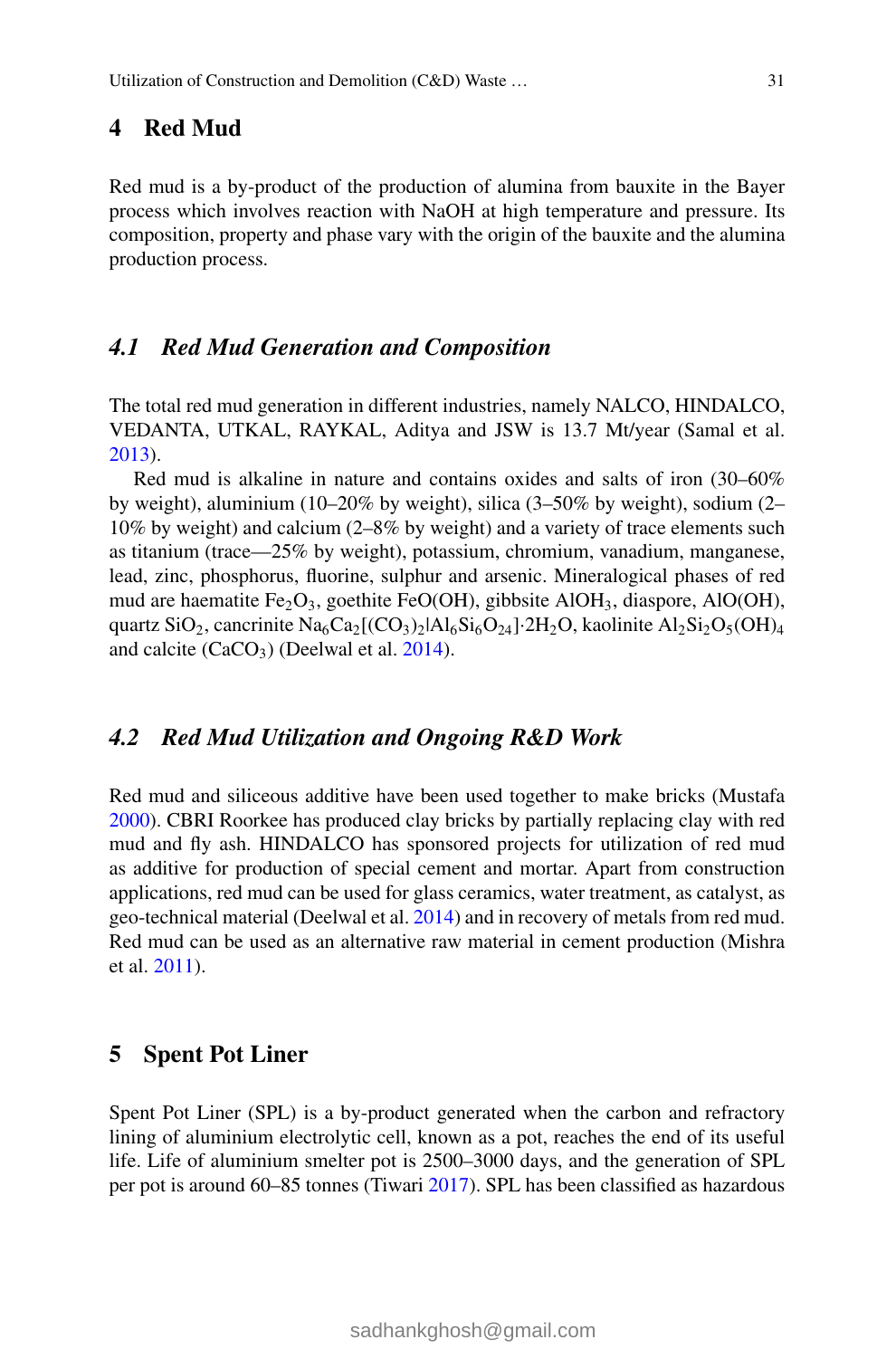waste. SPL generation in India is estimated to be more than 45,000 tonnes/year @ 20 kg/tonnes of aluminium production.

#### *5.1 Utilization of SPL*

SPL could be used as an energy source (Parhi 2014) and as raw material component (Chaturvedi et al. 2011; Alka and Kumar 2011). A demonstration trial of SPL carbon fraction has been carried out in a cement plant in Chhattisgarh. SPL has also been used in captive power plants of HINDALCO. Central Pollution Control Board (CPCB) has published standard operating procedures and checklist of minimal requisite facilities for utilization of SPL generated from primary aluminium smelting industries (CPCB 2017).

# *5.2 Spent Catalyst*

Spent catalysts are generated from the catalytic cracking process when catalysts are withdrawn regularly to maintain desired cracking and product yield. Annually, 32,000 tonne of spent catalyst is generated in India. NCCBM has investigated the utilization of spent catalysts as alternative raw material in cement manufacturing process. Spent catalyst has also been used as an asphalt filler. Lin et al. (2017) have also reported the use of 4% spent catalyst as cement raw material; whereas, Al Dhamri et al. (2011) have reported 3.5% use in Portland cement clinker.

### **6 Lime Sludges**

The main sources of the lime sludge are sugar, paper, acetylene, fertilizer, sodium chromate and soda ash industries. It is estimated that approximately 4.5 Mt of lime sludges are generated in these industries (Sengupta 2014).

The following sludges could be used as alternative raw materials in cement manufacturing process: up to 74% of lime sludge on dry basis from paper industry, up to 30% of carbide sludge, approximately 8% of phosphor–chalk limited by  $P_2O_5$ , and  $SO<sub>3</sub>$ ; and up to 5% of chrome sludge (as mineralizer) limited by chromium oxide. The lime sludge from paper industry has been found suitable as a blending material for the manufacture of masonry cement in the proportion of up to 30% conforming the Indian Standard Specification of IS: 3466-1988.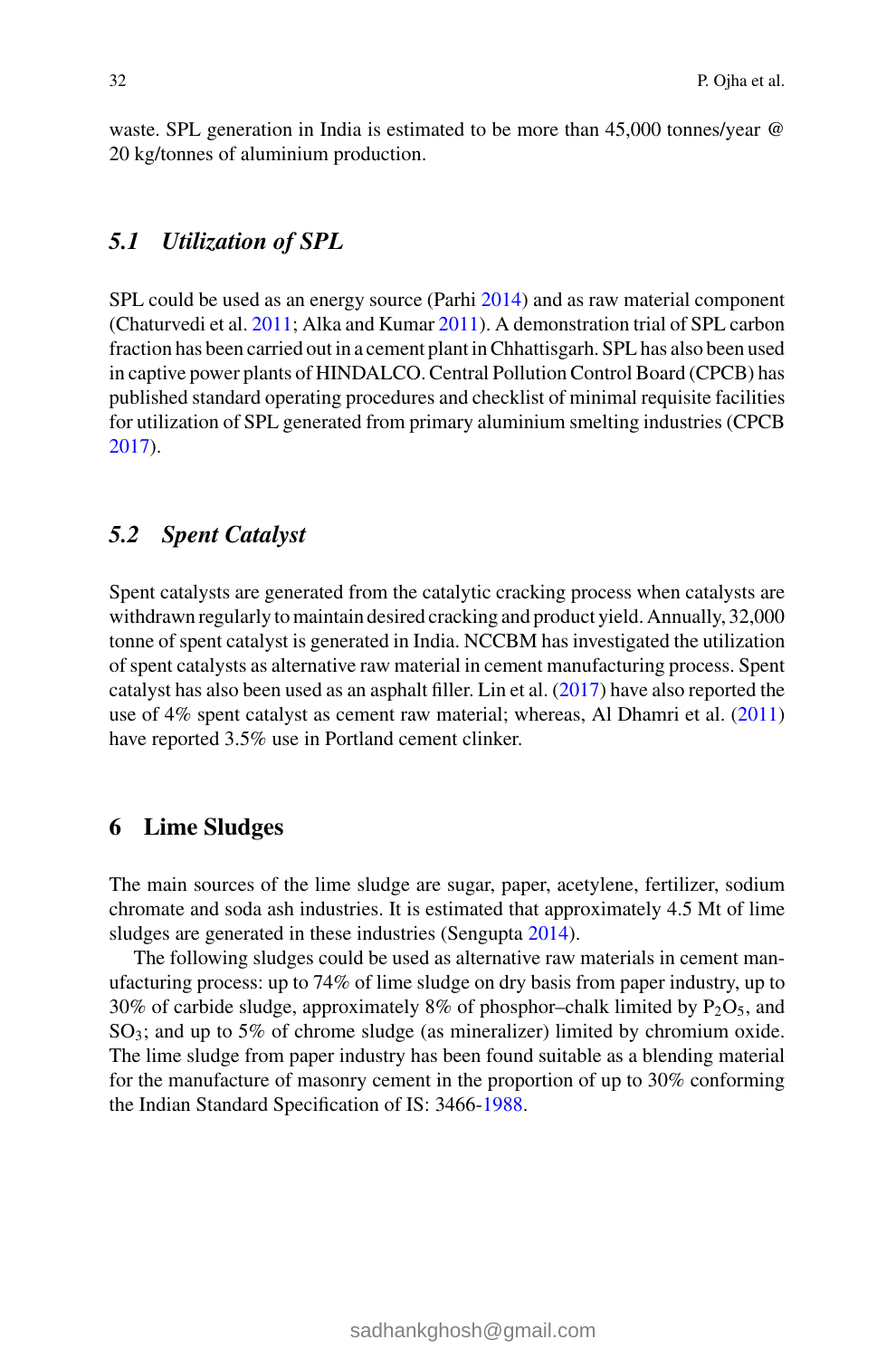## **7 Marble Dust/Slurry**

Rajasthan state has 95% of India's marble deposits (Report on disposal options of marble slurry in Rajasthan 2011) generating 5–6 Mt of slurry every year. The marble dust and slurry from marble stone processing can be gainfully utilized as limestone substitute (up to 5–15%) in cement manufacturing process. However, the presence of MgO and moisture restricts the use of dolomitic marble slurry. Few cement plants in Rajasthan are using 'Makrana' marbles slurry as the replacement of limestone because of the calcined nature of Makrana rock and low moisture percentage.

The technical possibilities for converting marble powder to gypsum are being explored by Centre for Development of Stones (CDOS), Jaipur. Marble dust can be used in road construction, as filler materials and in brick manufacturing. The marble bricks with more than 80% marble slurry have compressive strength that is 2.5 times more than the traditional red bricks. Options for marble slurry management include use in—cement manufacturing, producing synthetic gypsum, road construction, preparing low-cost binder, brick manufacturing and mineral grinding plants (Indian minerals yearbook 2016).

### **8 Jarosite**

Jarosite is a waste generated when iron sulphate from reaction of insoluble zinc ferrite  $(ZnO.Fe<sub>2</sub>O<sub>3</sub>)$  and sulphuric acid reacts with ammonium sulphate. Jarosite, due to higher  $SO_3$  content (up to 30%) could act as a gypsum substitute. NCCBM has worked on 3% jarosite replacement for gypsum. Utilization up to 1.5% jarosite as raw mix component has also been reported by NCCBM.

The presence of mineral phases bearing iron, sulphur, sodium, potassium and zinc in jarosite showed its suitability for use as mineralizer in development of clinker mineral phases. Burnability studies showed the mineralizing effect of jarosite in terms of rapid lime assimilation and improved clinker mineral phase formation as compared to control mix prepared without using jarosite.

### **9 Steel Slag**

During steel production, depending on the cooling process, three types of slags are generated, namely air-cooled slag, granulated slag and expanded slag (Ministry of Mines 2018). Steel slag, especially, GBFS is being used as performance improver in cement and as mineral admixture in mortar and concrete (Tiwari et al. 2016). LD slag has calcium and iron and can be used as AR after proper size classification and removal of the magnetic particles. NCCBM is investigating on the production of geo-polymeric cement from slag.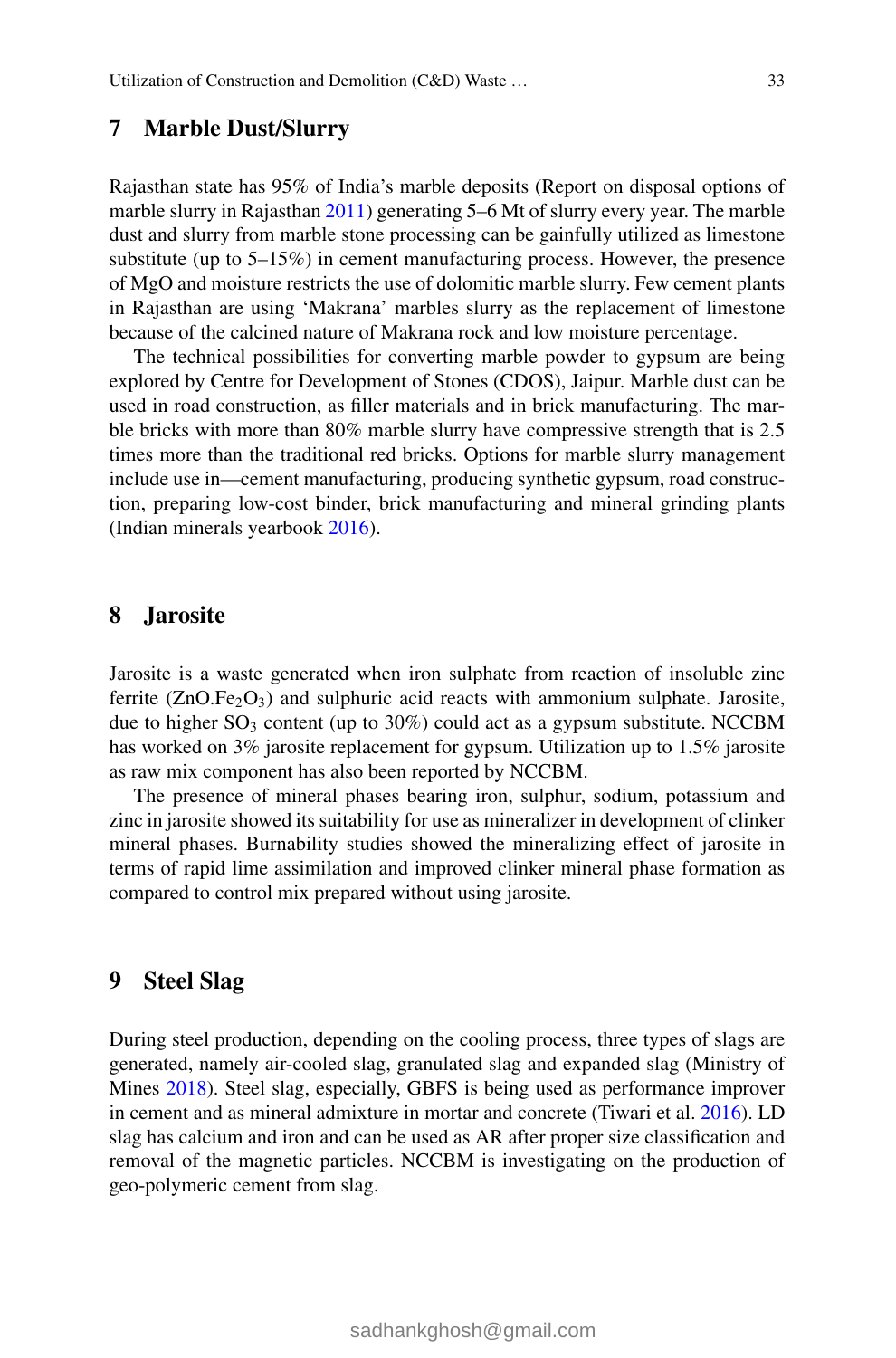# **10 Copper Slag**

Approximately 3 Mt of copper slag is generated in India; for every tonne of copper, 2.2 tonne of slag is generated. Copper slag is used by the Indian cement industry as a performance improver (IS 269: 2015). Copper slag as an alternative iron corrective reduces calcination temperature and therefore reduces the need for mineralizers. The use of copper slag as pozzolan and in mortar has been reported in many studies.

Up to 15% of copper slag can be used as a cement replacement with constant water: cement ratio of 0.4. This gives higher compressive strength than ordinary cement (Tixier et al. 1997). The dynamic compressive strength of copper slag reinforced concrete generally improved with the increase in amounts of copper slag used as a sand replacement up to 20%, compared with the control concrete (Wu et al. 2010). Since copper slag has higher shear strength and density, it can be used as backfill material in retaining walls to reduce seismic earth pressure (Sathya and Shanmugavalli 2014).

NCCBM and Sterlite Industries (I) Ltd have done joint study that aims to utilize the copper slag as raw mix component in the manufacture of Ordinary Portland Cement (OPC) and as a blending material for Portland Slag Cement (PSC). Leaching behaviour was also studied. The outcome of the study was that copper slag up to 2.5% can be used in raw mix for OPC and up to 35% in manufacture of PSC without any adverse effect on the performance.

# **11 Lead–Zinc Slag or Imperial Smelting Furnace (ISF) Slag**

Imperial smelting furnace (ISF) slag or lead–zinc slag is produced during the pyrometallurgical refining of sulphide metal. Use of lead–zinc slag as a performance improver in OPC (IS: 269) has already been approved by Bureau of Indian Standards (Indian Standard 2015). Morrison et al. (2003) reported increase in density of concrete when sand was substituted with ISF slag due to high specific gravity of ISF slags.

Rajasthan State Pollution Control Board has given consent to Hindustan Zinc Limited for sale of lead–zinc slag for cement manufacturing, road construction, bricks and tiles manufacturing; more than 0.4 Mt of slag has been sold to cement industries in Rajasthan.

# **12 Conclusion**

With the construction sector growing exponentially, C&D waste recycling and recovery will be an emerging sector to work for in India, as negligible amount is being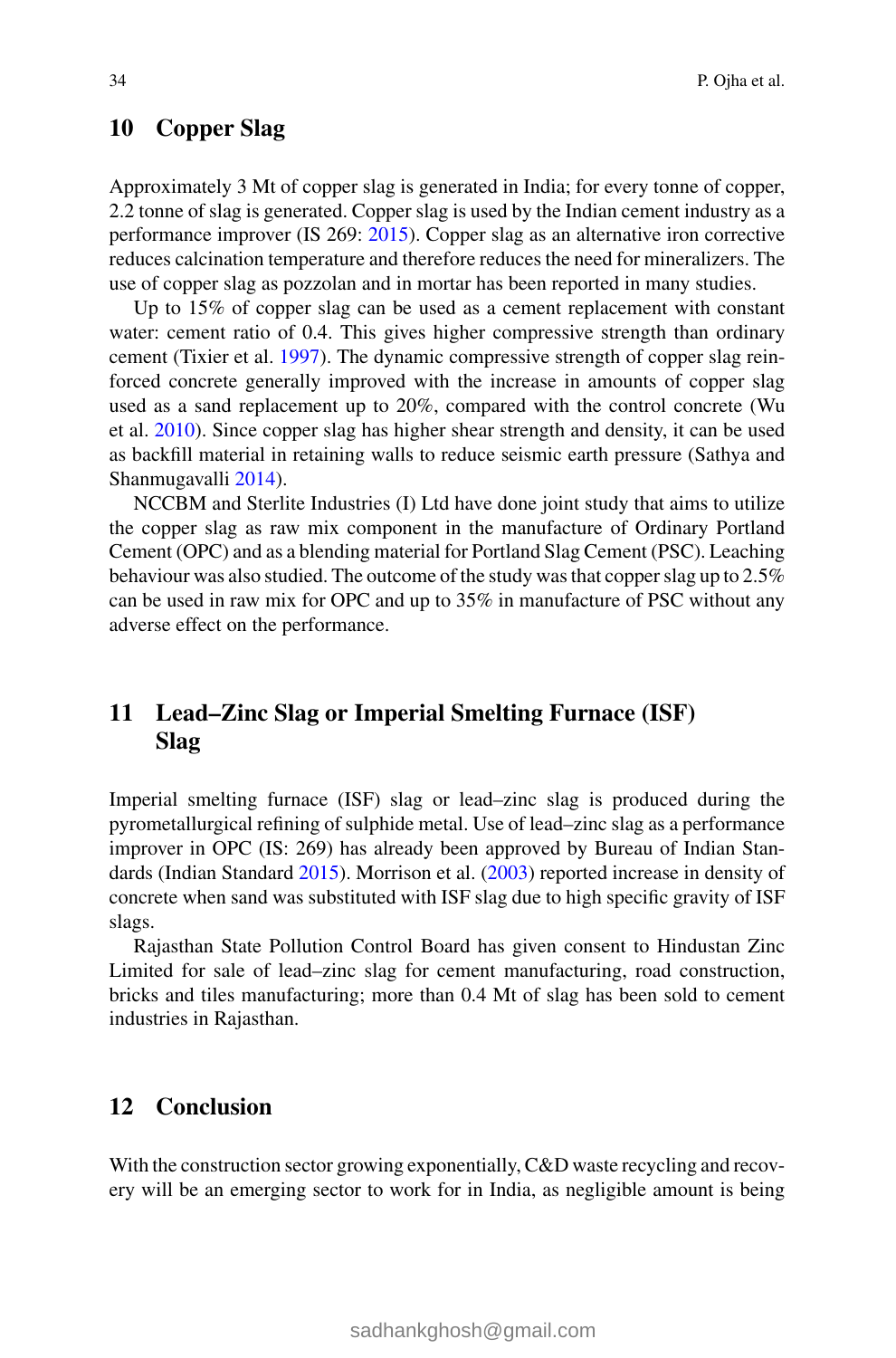| Wastes                          | Generation in<br>India (Mt/year) | AR value                                    | Potential<br>utilization as<br>AR (% of raw<br>mix) | Other uses                                                                                                                                                     |
|---------------------------------|----------------------------------|---------------------------------------------|-----------------------------------------------------|----------------------------------------------------------------------------------------------------------------------------------------------------------------|
| C&D wastes                      | $165 - 175$                      | Iron.<br>aluminium.<br>calcium              |                                                     | Recycled<br>aggregates (RA)<br>and recycled<br>concrete<br>aggregates<br>$(RCA)$ in<br>construction,<br>blocks, tiles and<br><b>bricks</b>                     |
| Fly ash                         | 169                              | Calcium, silica                             | $1 - 3\%,$                                          | Pozzolan in<br>cement, bricks,<br>blocks, tiles,<br>roads and<br>embankments,<br>reclamation of<br>low lying areas,<br>agriculture,<br>geo-polymeric<br>cement |
| Red mud                         | 13.7                             | Iron, aluminium                             | $2 - 3\%$ ,                                         | Bricks, tiles                                                                                                                                                  |
| <b>Spent Pot Liner</b><br>(SPL) | 0.04                             | Mineralizer,<br>fluoride, carbon,<br>sodium | $2\%$                                               | Carbon fraction<br>as alternative<br>fuel in cement                                                                                                            |
| Spent catalyst                  | 0.03                             | Silica, alumina                             | RFCC-3.5%,                                          | Asphalt filler,                                                                                                                                                |
|                                 |                                  |                                             | SAC-2.07%                                           | metal recovery,<br>sand<br>replacement                                                                                                                         |
| Lime sludge                     | .4.5                             | Calcium                                     | $>70\%$ on dry<br>basis                             | In Portland<br>limestone<br>cement, cement<br>replacement in<br>mortar and<br>concrete, bricks,<br>lime, composite<br>filler, FGD                              |
| Carbide sludge                  | 0.2                              | Calcium                                     | 30%                                                 |                                                                                                                                                                |
| Marble<br>slurry/dust           | $5-6$ (slurry)                   | Calcium,<br>sulphur<br>(gypsum)             | $5 - 15%$                                           | Bricks, filler<br>materials.<br>production of<br>gypsum, road<br>construction,<br>low-cost binder,<br>mineral grinding                                         |

**Table 2** Potential utilization of wastes as AR in cement industry and other uses

(continued)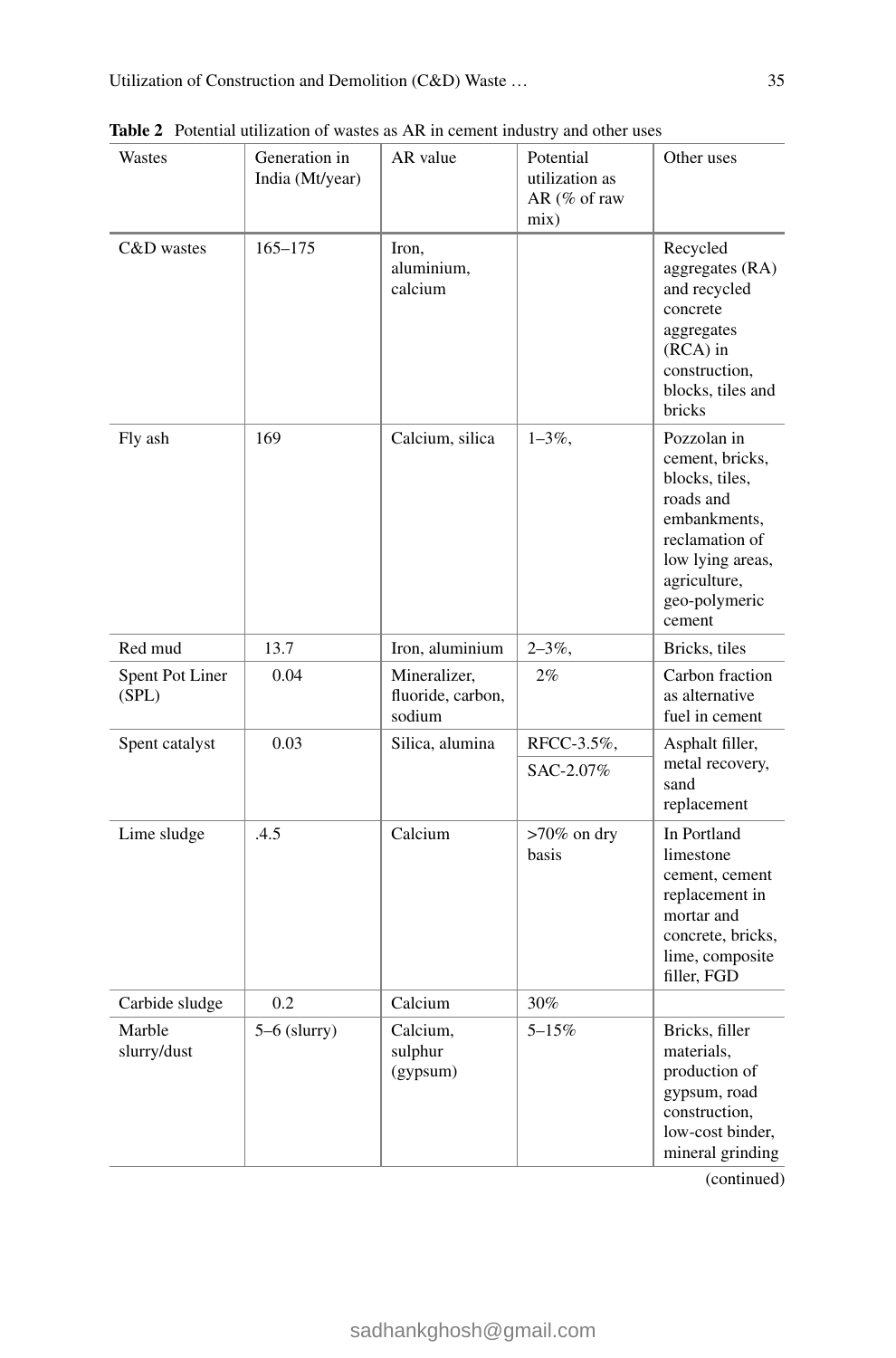| Wastes                              | Generation in<br>India (Mt/year) | AR value                                   | Potential<br>utilization as<br>AR $(\%$ of raw<br>mix) | Other uses                                                                                            |
|-------------------------------------|----------------------------------|--------------------------------------------|--------------------------------------------------------|-------------------------------------------------------------------------------------------------------|
| Jarosite<br>(Hindustan Zinc<br>Ltd) | $0.045 - 0.06$                   | Sulphur<br>(gypsum)                        | $1.5\%$                                                | Set retarder,<br>metal recovery                                                                       |
| <b>Blast furnace</b><br>slag        | 24                               | Calcium,<br>mineralizer                    | $10 - 15%$                                             | Pozzolan in<br>cement                                                                                 |
| Steel/LD slag                       | 12                               | Calcium, iron<br>corrective, silica        | 15%                                                    | Aggregate, road<br>construction,<br>ceramic tiles                                                     |
| Lead-zinc slag                      | 1                                | Calcium, silica,<br>iron oxide,<br>alumina | $5 - 6\%$                                              | Bricks, tiles,<br>road<br>construction,<br>aggregate,<br>Geo-polymeric<br>cement                      |
| Copper slag                         | 3                                | Iron,<br>mineralizer,<br>silica            | $1.5 - 2.5\%$                                          | Sand substitute,<br>filler materials.<br>Pozzolan in<br>cement.<br>recovery of iron,<br>mine backfill |

**Table 2** (continued)

RFCC: Resid Fluidized Catalytic Cracking; SAC: Spent Alumina Catalyst; FGD: Flue Gas Desulphurization

processed and utilized today. For enhancing the utilization of inorganic wastes such as steel slag, lead–zinc slag, copper slag, jarosite, red mud and SPL, by the Indian cement industry, technical guidance is required to be developed and commercial viability needs to be worked out on a case to case basis (Table 2).

# **References**

- AL-Dhamri, H., Melghit, K., Taha, R., & Ram, G. (2011) Utilization of by-product from petroleum refinery in Portland cement clinker and cement manufacturing. In *13th International Congress on the Chemistry of Cement*, Madrid, 3–8 July, 2011.
- Singh A. K., Alka, M., & Kumar, S. (2011). Utilization of Spent Pot Liner (SPL) as a raw mix component in cement manufacturing. In *XIII ICCC, International Congress on the Chemistry of Cement*, Madrid, 3–8 July 2011.
- BIS (Bureau of Indian Standards). (2015a). Composite cement—Specification, IS 16415: 2015.
- BIS (Bureau of Indian Standards). (2015b). Portland Pozzolana cement—Specification, IS 1489 (Part 1): 2015.
- BIS (Bureau of Indian Standards). (2016). Coarse and Fine Aggregate for Concrete, IS:383, New Delhi, January 2016.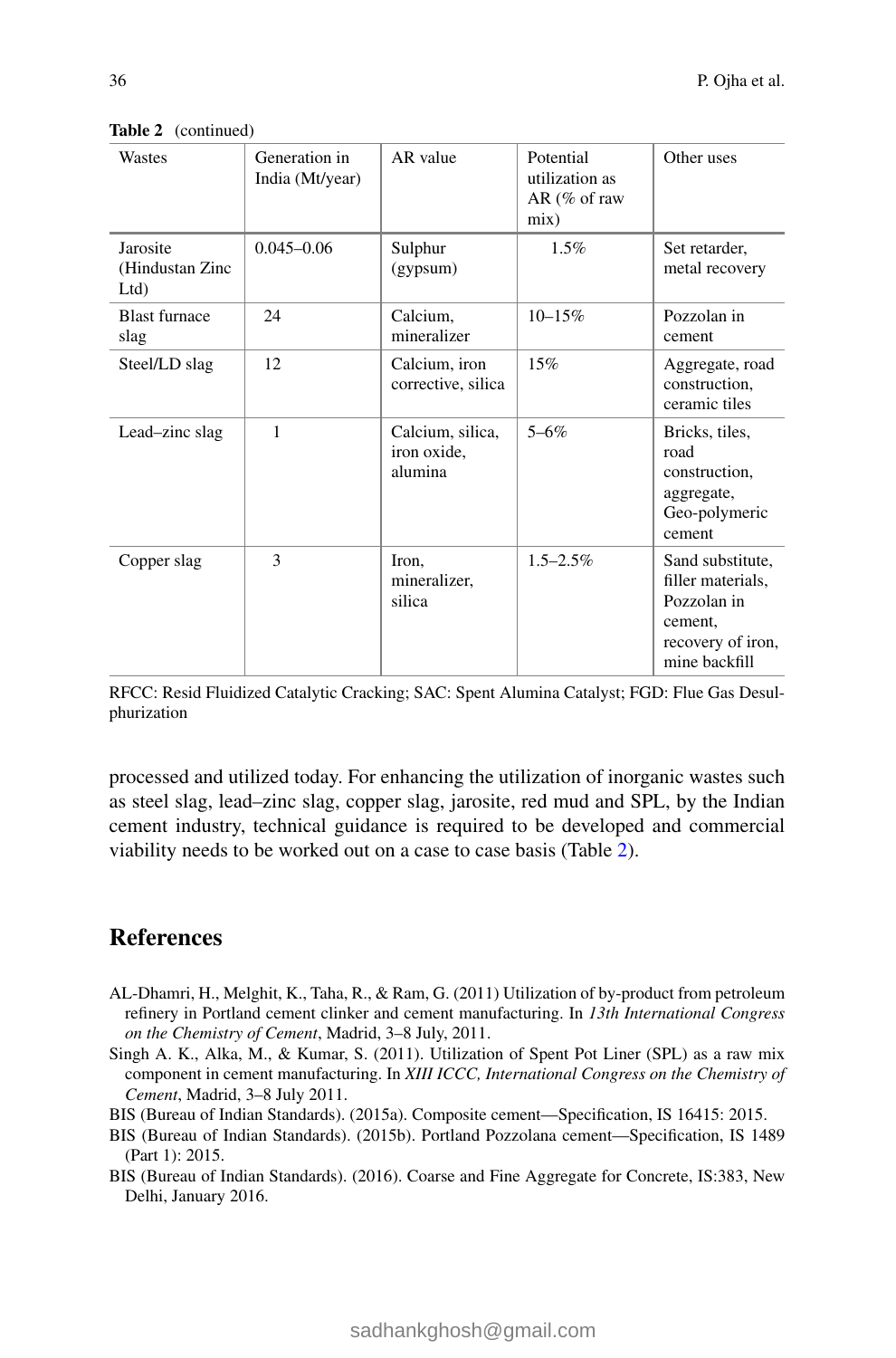- BMTPC (Building Materials & Technological Promotion Council). (2016). Guideline for Utilization of C&D waste.
- CEA (Central Electricity Authority). (2017). Report on fly ash generation at coal/lignite based thermal power stations and its utilization in the country for the year 2016–17, New Delhi, December 2017.
- Chaturvedi, S. K., Yadav, D., Ali, M. M., Nanda, S., & Das, S. N. (2011). Potential of utilizing spent pot refractory lining waste from alumina smelter in cement manufacture. In *XIII ICCC, International Congress on the Chemistry of Cement*, Madrid, 3–8 July 2011.
- CPCB. (2017). SOP and checklist of minimal requisite facilities for utilization of SPL generated from primary aluminium smelting industries. Ministry of Environment, Forest and Climate Change, Government of India, March 2017.
- Deelwal, K., Dharavath, K., & Kulshreshtha, M. (2014). Evaluation of characteristic properties of red mud for possible use as a geo technical material in civil construction. *International Journal of Advances in Engineering and Technology*, *7*(3), 1053–1059.
- Galbenis, C. T., & Tsimas, S. (2004). Applicability study of recycled aggregates as raw materials in cement clinker manufacturing. In *Advances in Mineral Resources Management and Environmental Geotechnology*, Hania, Greece.
- Galbenis, C. T., & Tsimas, S. (2006). Use of construction and demolition wastes as raw materials in cement clinker production. *China Particuology, 04*(02), 83–85.
- Gastaldi, D., Canonico, F., Capelli, L., Buzzi, L., Boccaleri, E., & Irico, S. (2015). An investigation on the recycling of hydrated cement from concrete demolition waste. *Cement and Concrete Composites*, (61), 29–35.
- IEISL (IL&FS Environmental Infrastructure & Services Ltd.). (2017). C&D waste Project. Retrieved from [http://www.cips.org.in.](http://www.cips.org.in) Accessed December 15, 2017.
- Indian minerals yearbook. (2016). (Part III) Mineral Reviews 55th Edition, Marble, Govt. Of India, Ministry of Mines, Indian Bureau of Mines.
- Indian Standard, Ordinary portland cement—Specification, IS 269: 2015.
- Indian Standard, Specification for Masonry Cement, IS 3466: 1988.
- Kara, M., Kilic, Y., & Erenoglu, T. (2017). An experimental study on construction and demolition waste usage as secondary raw material for cement production. *World Journal of Innovative Research, 2*(04), 01–07.
- Lin, K. L., Lo, K.-W., Hung, M.-J., Cheng, T.-W., & Chang, Y.-M. (2017). Recycling of spent catalyst and waste sludge from industry to substitute raw materials in the preparation of Portland cement clinker. *Sustainable Environmental Research*, *27*, 251–257.
- Liu, J., & Wang, Y. (2013). Cost analysis of construction and demolition waste management. *The Open Construction and Building Technology Journal*, 251–263.
- Ministry of Mines. (2018). Indian Minerals Yearbook 2017 (Part—II: Metals & Alloys) (56th edn) Slag-Iron and Steel (Advance Release), Government of India, Indian Bureau of Mines, Indira Bhavan, Civil Lines, Nagpur-440 001, March 2018.
- Mishra, C. R., Yadav, D., Sharma, P. S., & Ali, M. M. (2011). Production of Ordinary Portland Cement (OPC) from NALCO red mud. In Stephen J. Lindsay (Ed.), *Light Metals 2011*, *TMS* (*The Minerals, Metals & Materials Society*).
- Morrison, C., Hooper, R., & Lardner, K. (2003). The use of ferro-silicate slag from ISF zinc production as a sand replacement in concrete. *Cement and Concrete Research*, *33*(12), 2085– 2089.
- Mustafa, K. (2000). BCR-from byproduct to brick: Using red mud waste as a construction material. Retrieved from [https://www.ceramicindustry.com/articles/88630-bcr-from-byproduct-to-brick](https://www.ceramicindustry.com/articles/88630-bcr-from-byproduct-to-brick-using-red-mud-waste-as-a-construction-material)using-red-mud-waste-as-a-construction-material. Accessed July 30, 2018.
- NBCC (National Buildings Construction Corporation Limited). (2013). Press Release, May 3, 2013.
- Parhi, S. S. (2014). *Gainful utilization of spent pot lining—A hazardous waste from aluminium industry* (M. Tech., thesis). Chem Engineering, NIT, Rourkela, Odisha, August 2014.